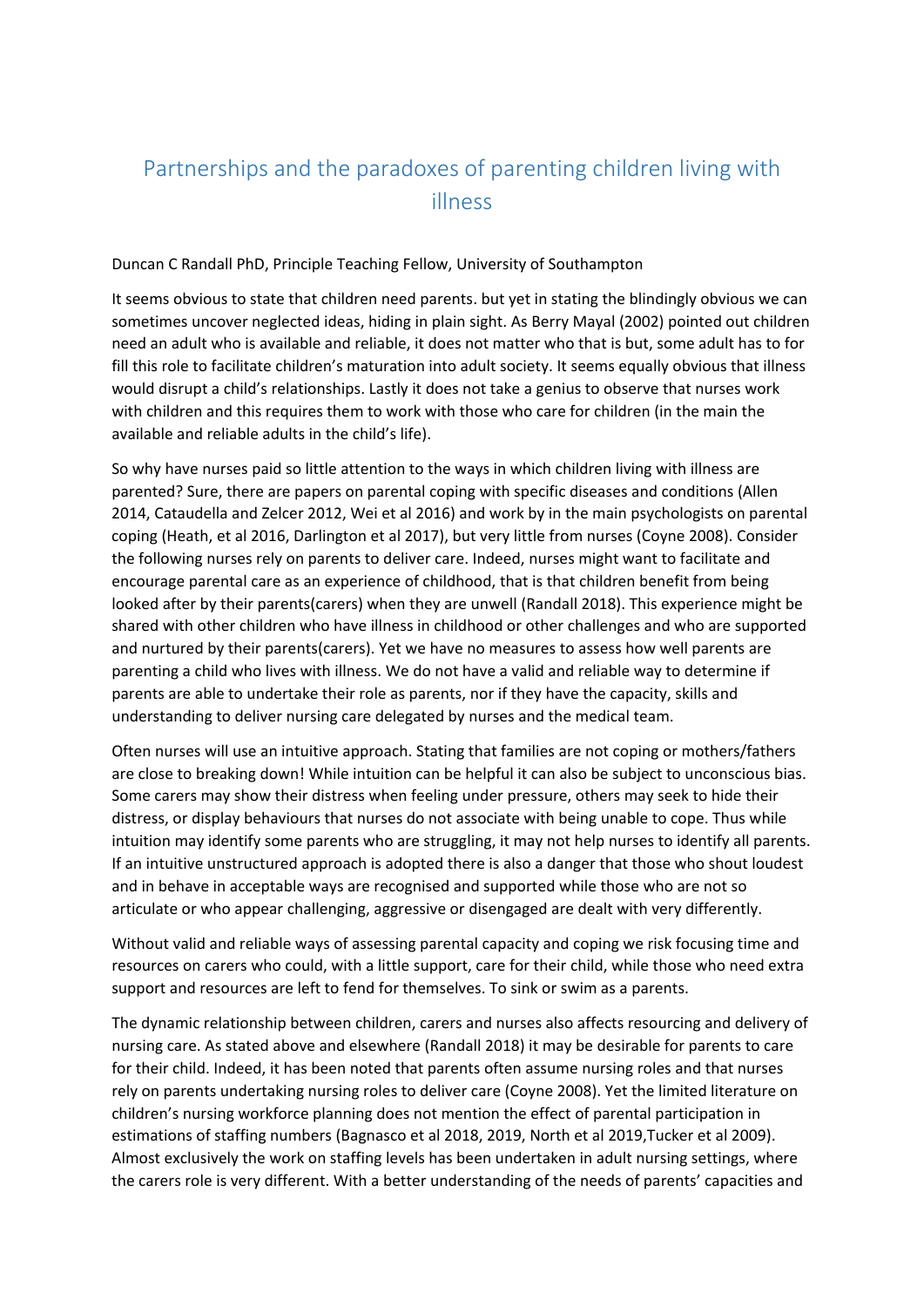coping styles nurses could more reliably delegate nursing care. Without such measures we risk burdening parents to care for their child when they are unable to do so safely. We may over burden carers causing distress and eventually for them to reject the caring role. We may also facilitate understaffing with an expectation that all parents are equally able, at all times, to deliver delegated care, which leads to workforce planning where fewer nurses are employed assuming that care will be delivered by parents/carers.

In considering the child who lives with illness and the effects on the practices and customs of parenting it can be helpful to consider a very broad definition. Obvious is the child themselves who have a disease or condition, but children also live with parents/carers who are ill (Finch and Gibson, 2009,Golsäter et al 2016) and with siblings and peers. Any assessment of parenting then needs to include the effect of illness on parents capacity to parent and competing demands of other children for whom the carer may have responsibility. As well as the effect illness in parents and or siblings/peers has on the child themselves. Children who live with illness is then a complex interaction between disease processes and social roles which affect psychosocial and physical function.

In addition, who accepts and who is permitted to reject responsibility for a child's care is often highly dependent on cultural/social and political context. In different cultures and society there are different expectations of parents, of children and of nurses. We might expect then that different approaches to supporting parents and different levels of parental participation will emerge in different communities.

Where does this leave us! It's complicated for sure however, perhaps why nurses have not ventured into this arena before or done so only partially is because layer on top of the complexity are highly charged emotions. Guilt is said to be an integral part of parenting and social and cultural judgements abound in relation to parenting. Which is to be expected as nurturing the next generation is a vital social and cultural, as well as economic function in communities.

The challenge is then to recognise the need to support carers in parenting the child living with illness and the role carers have in children's nursing care design, delivery and evaluation. To make this work public, visible, to children their carers and nurses. Which must include understanding how working in partnership affects the workforce planning and development for nurses who look after children.

## References

Allen K.A (2014) Parental decision-making for medically complex infants and children: An integrated literature review. *[International Journal of Nursing Studies.](https://www.sciencedirect.com/science/journal/00207489)*[51\(9\)](https://www.sciencedirect.com/science/journal/00207489/51/9) 1289-1304 <https://doi.org/10.1016/j.ijnurstu.2014.02.003>

Bagnasco A, Zanini M, Aleo G, Catania G, Kalisch B. J, and Sasso L (2018) Development and validation of the MISSCARE survey -Pediatric version. Journal of Advanced Nursing, 74, 2922–2934. <https://doi.org/10.1111/jan.13837>

Bagnasco A, Dasso N, Rossi S, Timmins F, Aleo G, Catania G Zanini M and Sasso L (2019) Missed care in children's nursing—An emergent concern. Journal of Advanced Nursing <https://doi.org/10.1111/jan.13965>

Cataudella D.A and Zelcer S (2012) Psychological Experiences of Children with Brain Tumors at End of Life: Parental Perspectives. *Journal of Palliative Medicine*. 15 (11) DOI: 10.1089/jpm.2011.0479